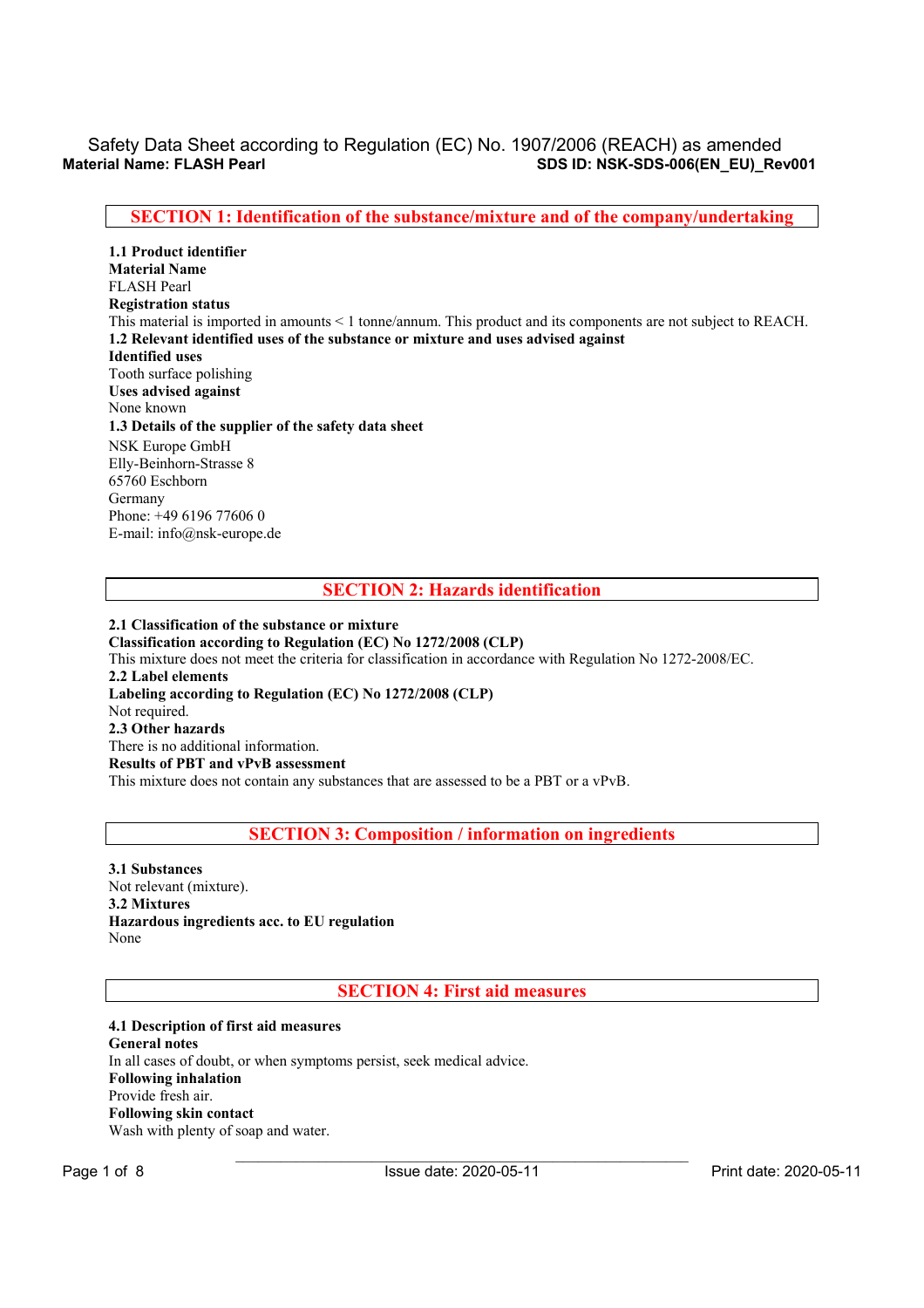#### **Following eye contact**

Rinse cautiously with water for several minutes. Remove contact lenses, if present and easy to do. Continue rinsing. **Following ingestion**  Rinse mouth. Do not induce vomiting. Get medical advice/attention if you feel unwell. **Notes for the doctor**  None. **4.2 Most Important Symptoms/Effects, both acute and delayed**  These information are not available. **4.3 Indication of any immediate medical attention and special treatment needed**  None.

**SECTION 5: Firefighting measures** 

#### **5.1 Extinguishing media**

#### **Suitable extinguishing media**

Co-ordinate firefighting measures to the fire surroundings

**5.2 Special hazards arising from the substance or mixture** 

Hazardous decomposition products: Section 10.

#### **5.3 Advice for firefighters**

In case of fire and/or explosion do not breathe fumes.

Co-ordinate firefighting measures to the fire surroundings.

Do not allow firefighting water to enter drains or water courses.

Collect contaminated firefighting water separately.

Fight fire with normal precautions from a reasonable distance.

## **Special protective equipment for firefighters**

use suitable breathing apparatus

## **SECTION 6: Accidental release measures**

#### **6.1 Personal precautions, protective equipment and emergency procedures**

## **For non-emergency personnel**

Ventilate affected area.

Wearing of suitable protective equipment (including personal protective equipment referred to under Section 8 of the safety data sheet) to prevent any contamination of skin, eyes and personal clothing.

#### **For emergency responders**

Wear breathing apparatus if exposed to vapours/dust/spray/gases.

#### **6.2 Environmental precautions**

Keep away from drains, surface and ground water.

Retain contaminated washing water and dispose of it.

#### **6.3 Methods and Materials for Containment and Cleaning Up**

**Advise on how to contain a spill** 

Take up mechanically.

# **Advice on how to clean up a spill**

Take up mechanically. **Other information relating to spills and releases** 

Place in appropriate containers for disposal.

Ventilate affected area.

#### **6.4 Reference to other sections**

Personal protective equipment: see section 8. Incompatible materials: see section 10.

## Disposal considerations: see section 13.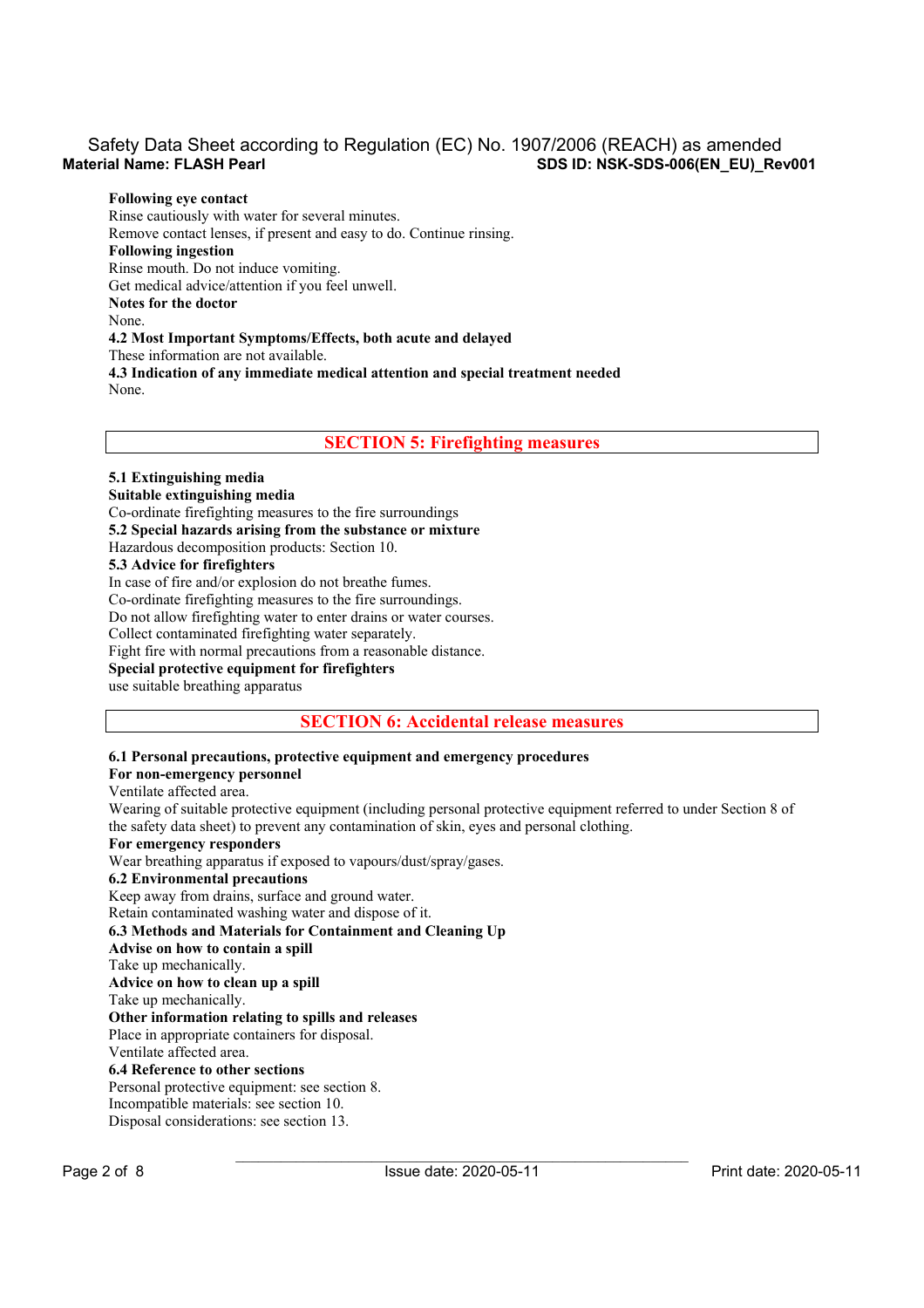**SECTION 7: Handling and storage 7.1 Precautions for safe handling Measures to prevent fire as well as aerosol and dust generation** Use local and general ventilation. **Specific notes/details**  Dust deposits may accumulate on all deposition surfaces in a technical room. **Handling of incompatible substances of mixtures**  Do not mix with acids. Do not mix with oxidizer. **Measures to protect the environment.**  Avoid release to the environment. **Advice on general occupational hygiene.**  Do not eat, drink and smoke in work areas. Wash hands after use. Preventive skin protection (barrier creams/ointments) is recommended. Remove contaminated clothing and protective equipment before entering eating areas. **7.2 Conditions for safe storage, including any incompatibilities Flammability hazards**  None. **Incompatible substances or mixtures**  Incompatible materials: see section 10. **Protect against external exposure, such as**  heat, humidity **Consideration of other advice**  Keep away from food, drink and animal feedingstuffs. **Ventilation requirements**  Provision of sufficient ventilation. **Packaging compatibilities**  Keep only in original container. **7.3 Specific end use(s)**  No information available.

# **SECTION 8: Exposure controls/personal protection**

## **8.1 Control parameters**

| Occupational exposure limit values (Workplace Exposure Limits) |                   |           |            |                                   |                 |           |
|----------------------------------------------------------------|-------------------|-----------|------------|-----------------------------------|-----------------|-----------|
| Country                                                        | Name of agent     | CAS No    | Identifier | TWA $\lceil \text{mg/m}^3 \rceil$ | <b>Notation</b> | Source    |
| <b>GB</b>                                                      | dust              |           | WEL        | 10                                |                 | EH40/2005 |
| <b>GB</b>                                                      | dust              |           | <b>WEL</b> |                                   |                 | EH40/2005 |
| GB.                                                            | calcium carbonate | 1317-65-3 | <b>WEL</b> | 10                                |                 | EH40/2005 |
| <b>GB</b>                                                      | calcium carbonate | 1317-65-3 | <b>WEL</b> |                                   |                 | EH40/2005 |
| GB.                                                            | silica, amorphous | 7631-86-9 | <b>WEL</b> |                                   |                 | EH40/2005 |
| <b>GB</b>                                                      | silica, amorphous | 7631-86-9 | <b>WEL</b> | 2.4                               |                 | EH40/2005 |

#### **Notation**

i inhalable fraction

r respirable fraction

TWA time-weighted average (long-term exposure limit): measured or calculated in relation to a reference period of 8 hours time-weighted average (unless otherwise specified)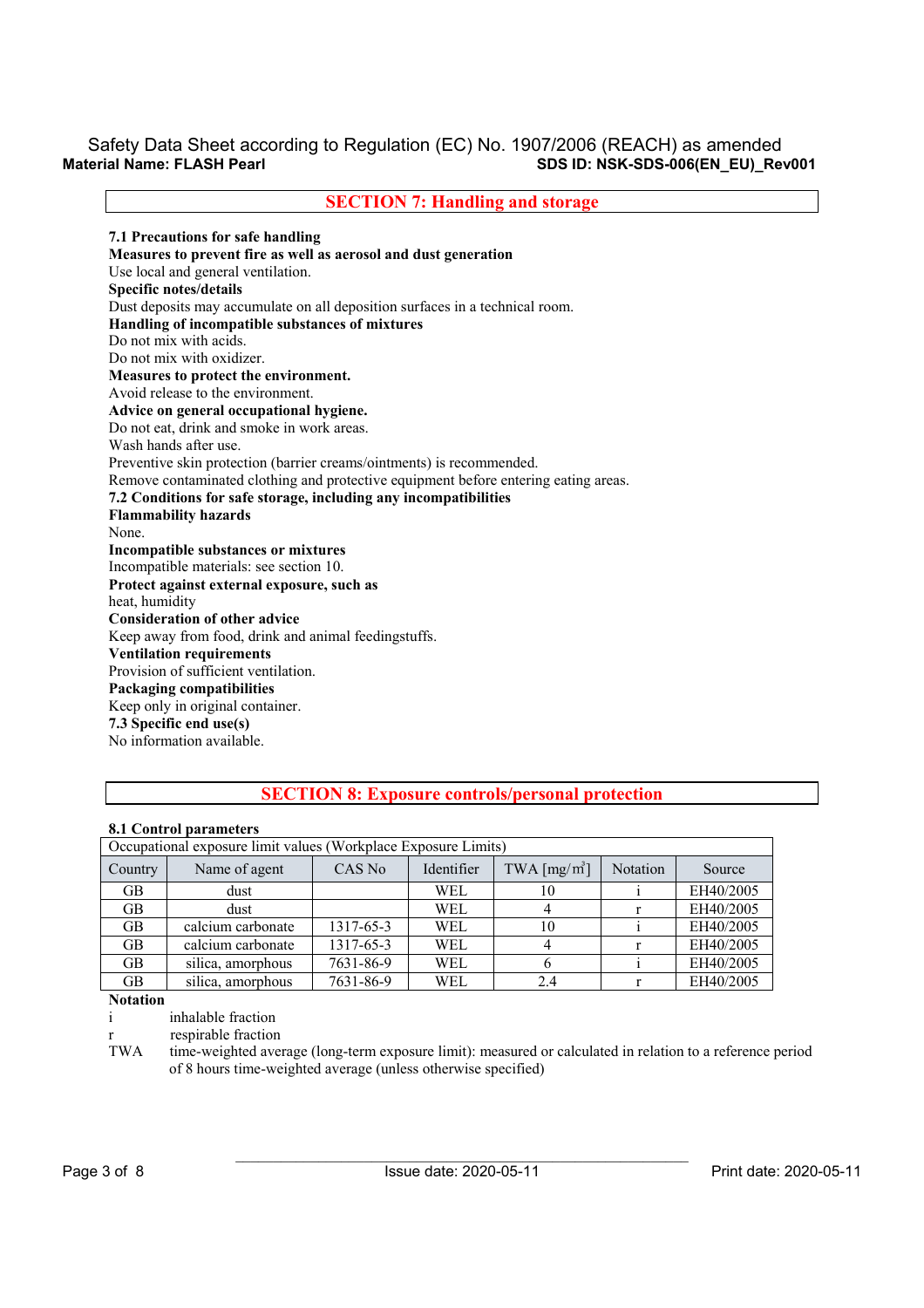**8.2 Exposure controls Appropriate engineering controls**  General ventilation. **Individual protection measures (personal protective equipment) Eye/face protection**  Use safety goggle with side protection. **Hand protection Protective gloves** 

| <b>Material</b>                                              | <b>Material thickness</b> | <b>Breakthrough times of the glove material</b> |
|--------------------------------------------------------------|---------------------------|-------------------------------------------------|
| NBR: acrylonitrile-butadiene rubber   data are not available |                           | splash protection                               |

#### Wear suitable gloves.

Chemical protection gloves are suitable, which are tested according to EN 374.

Check leak-tightness/impermeability prior to use.

In the case of wanting to use the gloves again, clean them before taking off and air them well.

#### **Respiratory protection**

In case of inadequate ventilation wear respiratory protection. Particulate filter device (EN143).

#### **Environmental exposure controls**

Use appropriate container to avoid environmental contamination. Keep away from drains, surface and ground water.

## **SECTION 9: Physical and chemical properties**

## **9.1 Information on basic physical and chemical properties**

**Appearance**  Physical state solid Form powder Colour light grey Odour odourless odourless

# **Other safety parameters**

Melting point/freezing point these information are not available Initial boiling point and boiling range these information are not available Flash point not applicable Evaporation rate these information are not available these information are not available Flammability (solid, gas) non-combustible Explosion limits of dust clouds not determined Vapour pressure these information are not available Density 2.5 g/cm<sup>3</sup> at 20 °C Vapour density these information are not available values of these information are not available Relative density these information are not available these information are not available

**Solubility(ies)** 

Odour threshold these information are not available these information are not available

8.5 (water:  $100g/1, 20^{\circ}$ C)

not miscible in any proportion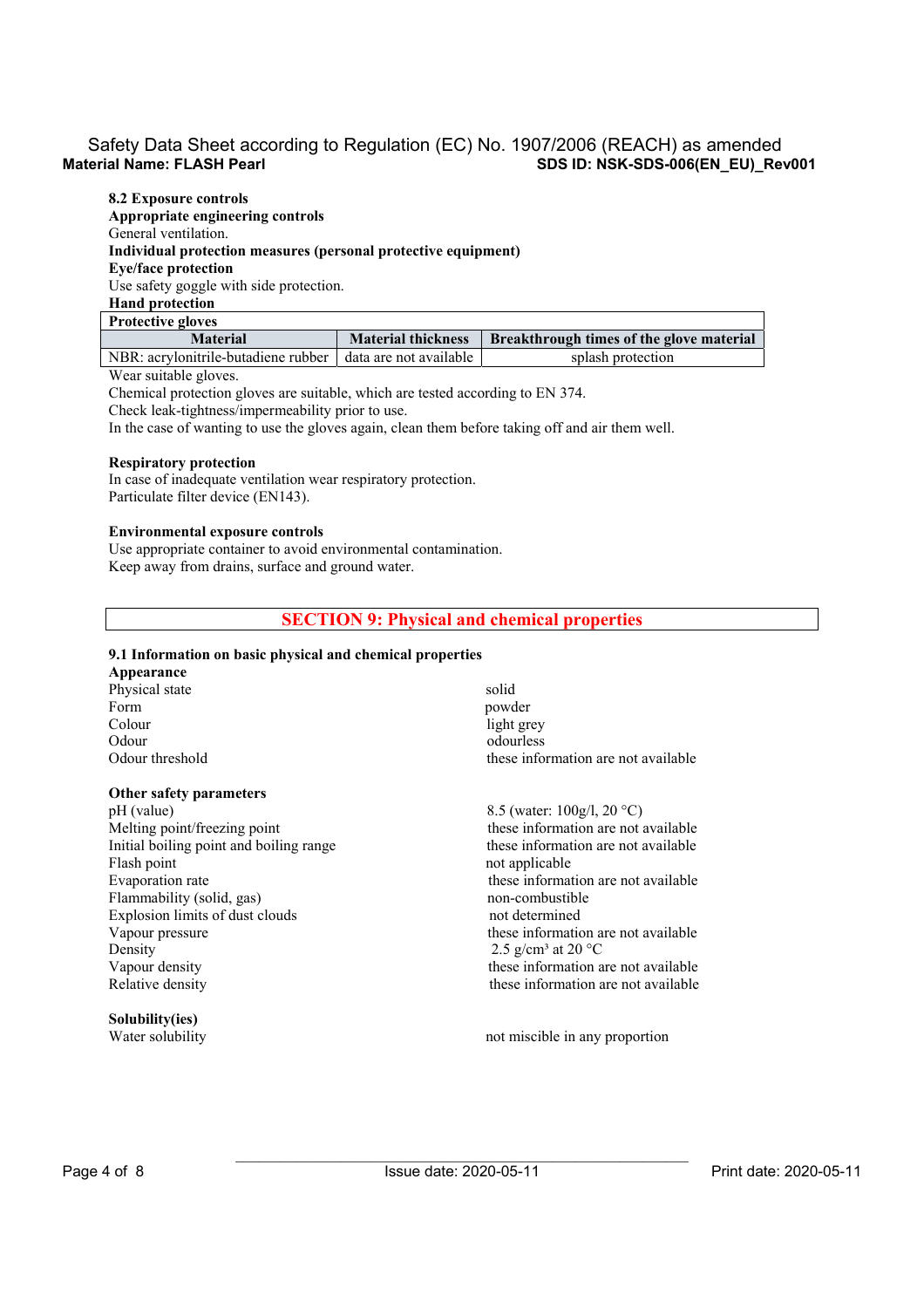## **Partition coefficient**

Auto-ignition temperature not relevant

Relative self-ignition temperature for solids these information are not available Decomposition temperature these information are not available

**Viscosity**  Kinematic viscosity not relevant

Dynamic viscosity not relevant

Explosive properties not explosive not explosive

#### **9.2 Other information**

None

n-octanol/water (log KOW) these information are not available (Solid matter)

 (solid matter) (solid matter) Oxidising properties shall not be classified as oxidizing

# **SECTION 10: Stability and reactivity**

#### **10.1 Reactivity**

This material is not reactive under normal ambient conditions.

#### **10.2 Chemical stability**

The material is stable under normal ambient and anticipated storage and handling conditions of temperature and pressure.

**10.3 Possibility of hazardous reactions**  No known hazardous reactions. **10.4 Conditions to avoid**  Keep away from heat. Protect from moisture. **10.5 Incompatible materials**  acids, oxidisers **10.6 Hazardous decomposition products**  Carbon dioxide (CO2)

**SECTION 11: Toxicological information** 

#### **11.1 Information on toxicological effects Classification procedure**  If not otherwise specified the classification is based on: Ingredients of the mixture (additivity formula). **Classification according to GHS (1272/2008/EC, CLP)**  This mixture does not meet the criteria for classification in accordance with Regulation No 1272/2008/EC. **Acute toxicity**  Classification could not be established because: Data are lacking, inconclusive, or conclusive but not sufficient for classification. **Skin corrosion/irritation**  Classification could not be established because: Data are lacking, inconclusive, or conclusive but not sufficient for classification. **Serious eye damage/eye irritation**

Classification could not be established because:

Data are lacking, inconclusive, or conclusive but not sufficient for classification.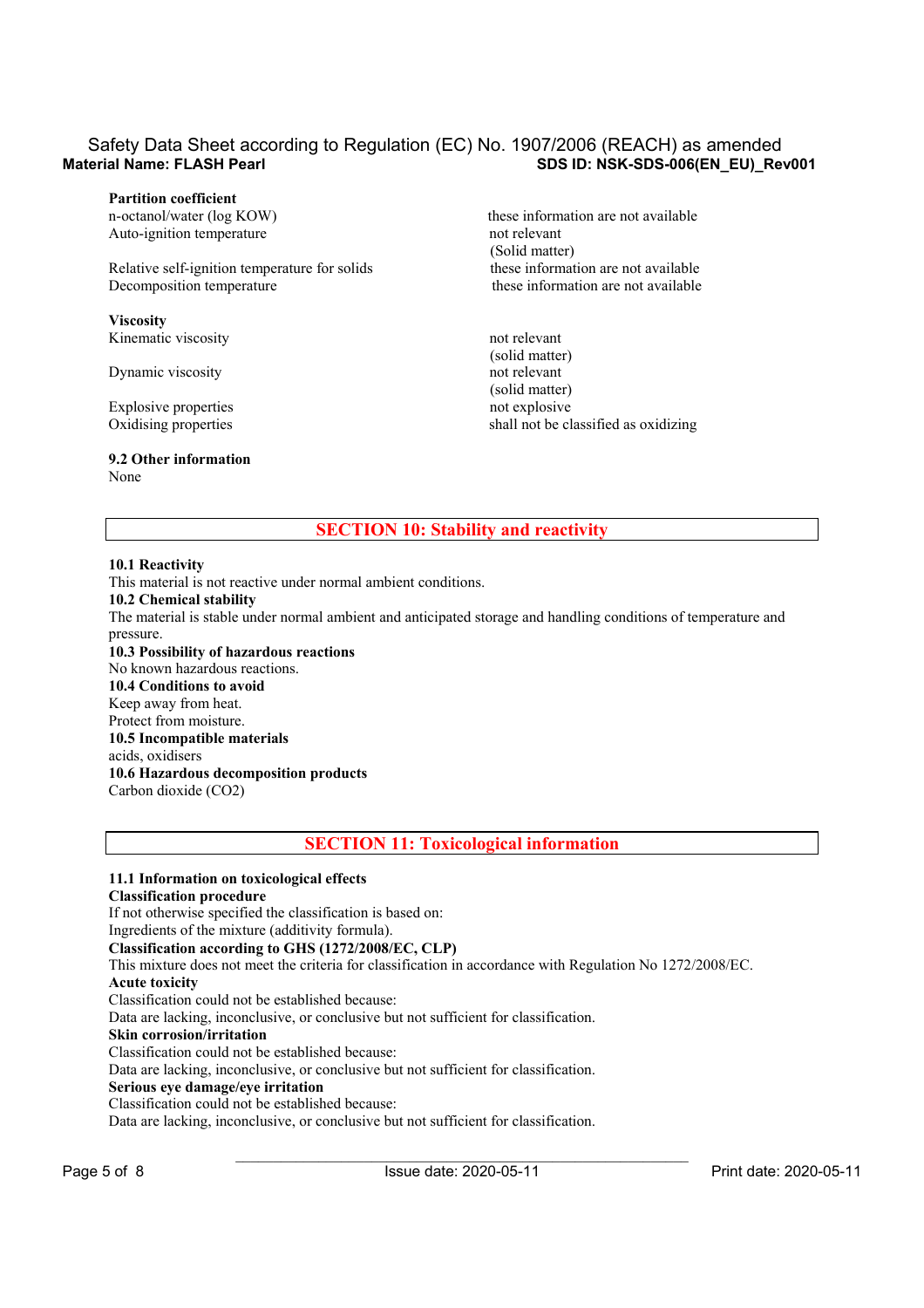**Respiratory or skin sensitisation Skin sensitisation**  Classification could not be established because: Data are lacking, inconclusive, or conclusive but not sufficient for classification. **Respiratory or skin sensitisation Skin sensitisation**  Classification could not be established because: Data are lacking, inconclusive, or conclusive but not sufficient for classification. **Respiratory sensitisation**  Classification could not be established because: Data are lacking, inconclusive, or conclusive but not sufficient for classification. **Germ cell mutagenicity**  Classification could not be established because: Data are lacking, inconclusive, or conclusive but not sufficient for classification. **Carcinogenicity**  Classification could not be established because: Data are lacking, inconclusive, or conclusive but not sufficient for classification. **Reproductive toxicity**  Classification could not be established because: Data are lacking, inconclusive, or conclusive but not sufficient for classification. **Specific target organ toxicity – single exposure**  Classification could not be established because: Data are lacking, inconclusive, or conclusive but not sufficient for classification. **Specific target organ toxicity – repeated exposure**  Classification could not be established because: Data are lacking, inconclusive, or conclusive but not sufficient for classification. **Aspiration hazard**  Shall not be classified as presenting an aspiration hazard.

# **SECTION 12: Ecological information**

**12.1 Toxicity Aquatic toxicity (acute)**  Test data are not available for the complete mixture. **Aquatic toxicity (chronic)**  Test data are not available for the complete mixture. **12.2 Persistence and degradability Biodegradation**  Data are not available. **Persistence**  Data are not available. **12.3 Bioaccumulative potential**  Test data are not available for the complete mixture. **12.4 Mobility in soil**  Data are not available. **12.5 Results of PBT and vPvB assessment**  This mixture does not contain any substances that are assessed to be a PBT or a vPvB. **12.6 Other adverse effects**  Data are not available. **Remarks**  Wassergefährdungsklasse, WGK (water hazard class): 1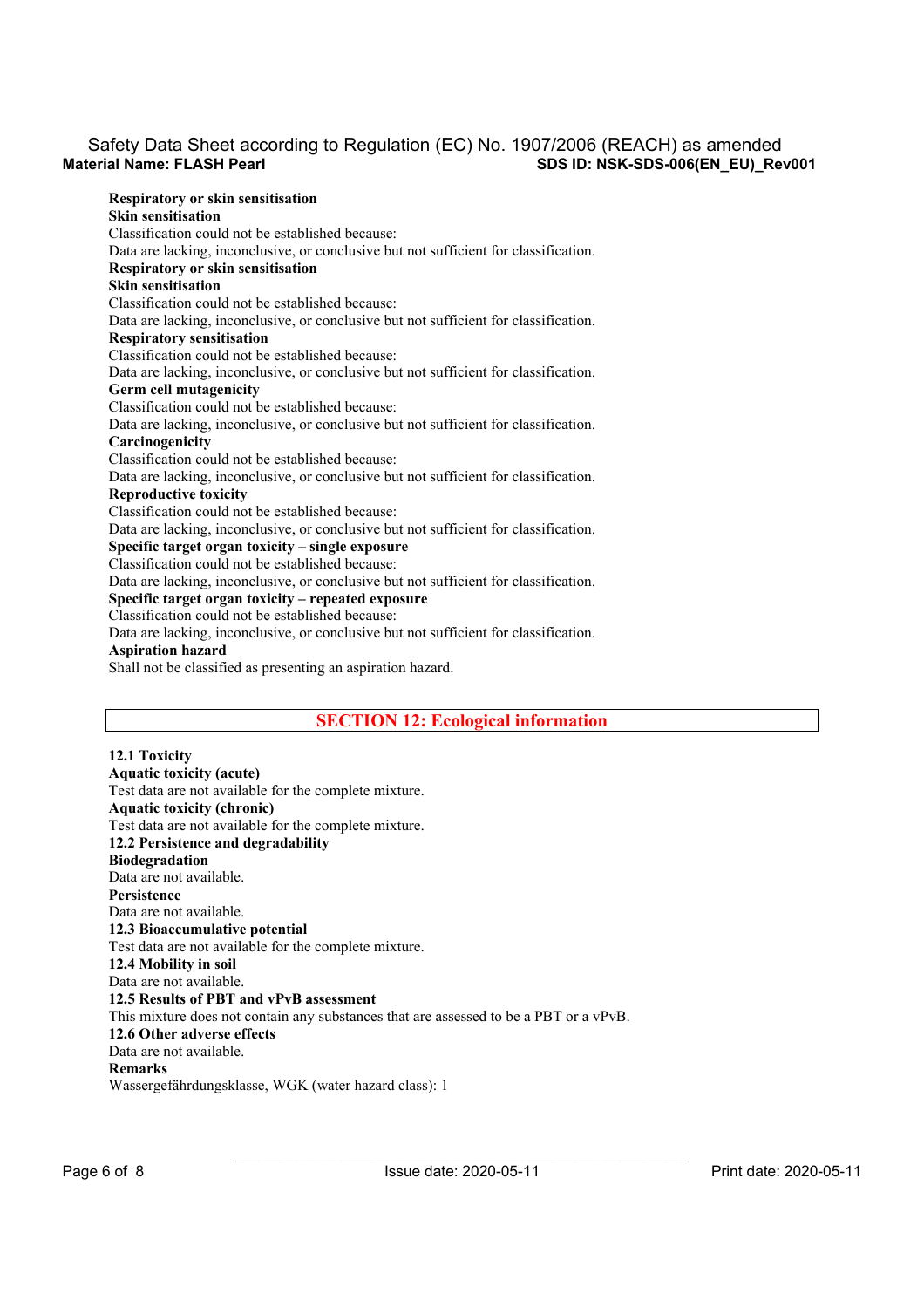**SECTION 13: Disposal considerations** 

#### **13.1 Waste treatment methods**

Dispose of contents/container in accordance with local/regional/national/international regulations. **Sewage disposal-relevant information**  Do not empty into drains. **Waste treatment of containers/packagings** 

Handle contaminated packages in the same way as the substance itself

**Remarks** 

Please consider the relevant national or regional provisions.

## **SECTION 14: Transport information**

| 14.1 UN number                                  | not subject to transport regulations |
|-------------------------------------------------|--------------------------------------|
| 14.2 UN proper shipping name                    | -                                    |
| 14.3 Transport hazard class(es)                 |                                      |
| 14.4 Packing group                              | -                                    |
| <b>14.5 Environmental hazards</b>               | -                                    |
| 14.6 Special precautions for user               |                                      |
| 14.7 Transport in bulk according to Annex II of | -                                    |
| <b>MARPOL and the IBC Code</b>                  |                                      |

# **SECTION 15: Regulatory information**

**15.1 Safety, health and environmental regulations/legislation specific for the substance or mixture Relevant provisions of the European Union (EU) List of substances subject to authorisation (REACH, Annex XIV) / SVHC – candidate list**  None of the ingredients are listed. **Seveso Directive**  Not assigned. **Directive 2011/65/EU on the restriction of the use of certain hazardous substances in electrical and electronic equipment (RoHS) – Annex II**  None of the ingredients are listed. **Regulation 166/2006/EC concerning the establishment of a European Pollutant Release and Transfer Register (PRTR)**  None of the ingredients are listed. **Directive 2000/60/EC establishing a framework for Community action in the field of water policy (WFD)**  None of the ingredients are listed. **Regulation 98/2013/EC on the marketing and use of explosives precursors**  Not all ingredients are listed. **Regulation 1005/2009/EC on substances that deplete the ozone layer (ODS)**  None of the ingredients are listed. **Regulation 649/2012/EU concerning the export and import of hazardous chemicals (PIC)**  None of the ingredients are listed. **15.2 Chemical Safety Assessment**  No Chemical Safety Assessment has been carried out for this mixture by the supplier.